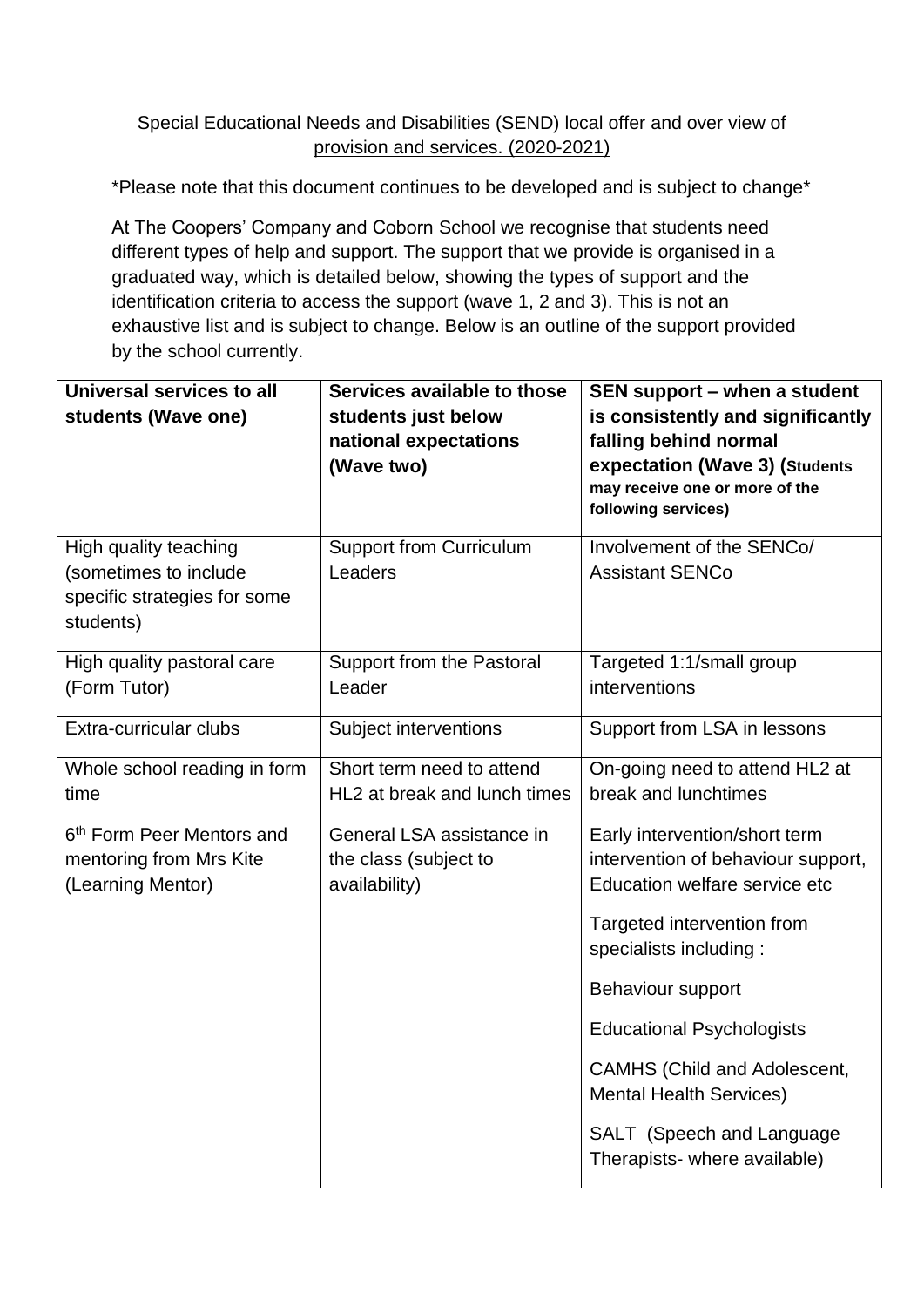|                           |                                                                           | 5-19 CAD support team (Children<br>and Adults with Disabilities)<br>(Please note that depending on<br>the reason for a referral e.g. to<br>behaviour support, it will not<br>always meet the criteria for SEN<br>support) |
|---------------------------|---------------------------------------------------------------------------|---------------------------------------------------------------------------------------------------------------------------------------------------------------------------------------------------------------------------|
| Ks3 and KS4 Learning Zone | Early intervention/short term<br>intervention of behaviour<br>support etc |                                                                                                                                                                                                                           |

# **School aware**

Some students may require particular teaching approaches for some areas of need including medical needs. Staff have access to teaching strategies for areas such as literacy difficulties. In these instances these students will be identified on a school aware register which staff will be made aware of.

#### **Identification of SEND**

In line with the SEND Code of Practice 2015 students will be identified as having SEN when their learning difficulty or disability requires special educational provision. This is provision that is different from or additional to that, which is normally available to pupils of the same age.

The school will use its tracking procedures to identify students who are making significantly slower progress than their peers (when comparing students starting at the same level). The school, in consultation with the students and parents will decide if a student requires any specialist provision, in addition to high quality teaching.

If a student does require additional support that is classified as "additional to and different from" their peers they will be identified as SEN support.

# **SEN Support (these students will have Individual Education Plan (IEP) under one of 4 categories)**

- 1. Communication and interaction (e.g. Speech and Language- ASD)
- 2. Cognition and learning (e.g. MLD and SLD)
- 3. Social, mental and emotional health
- 4. Sensory and physical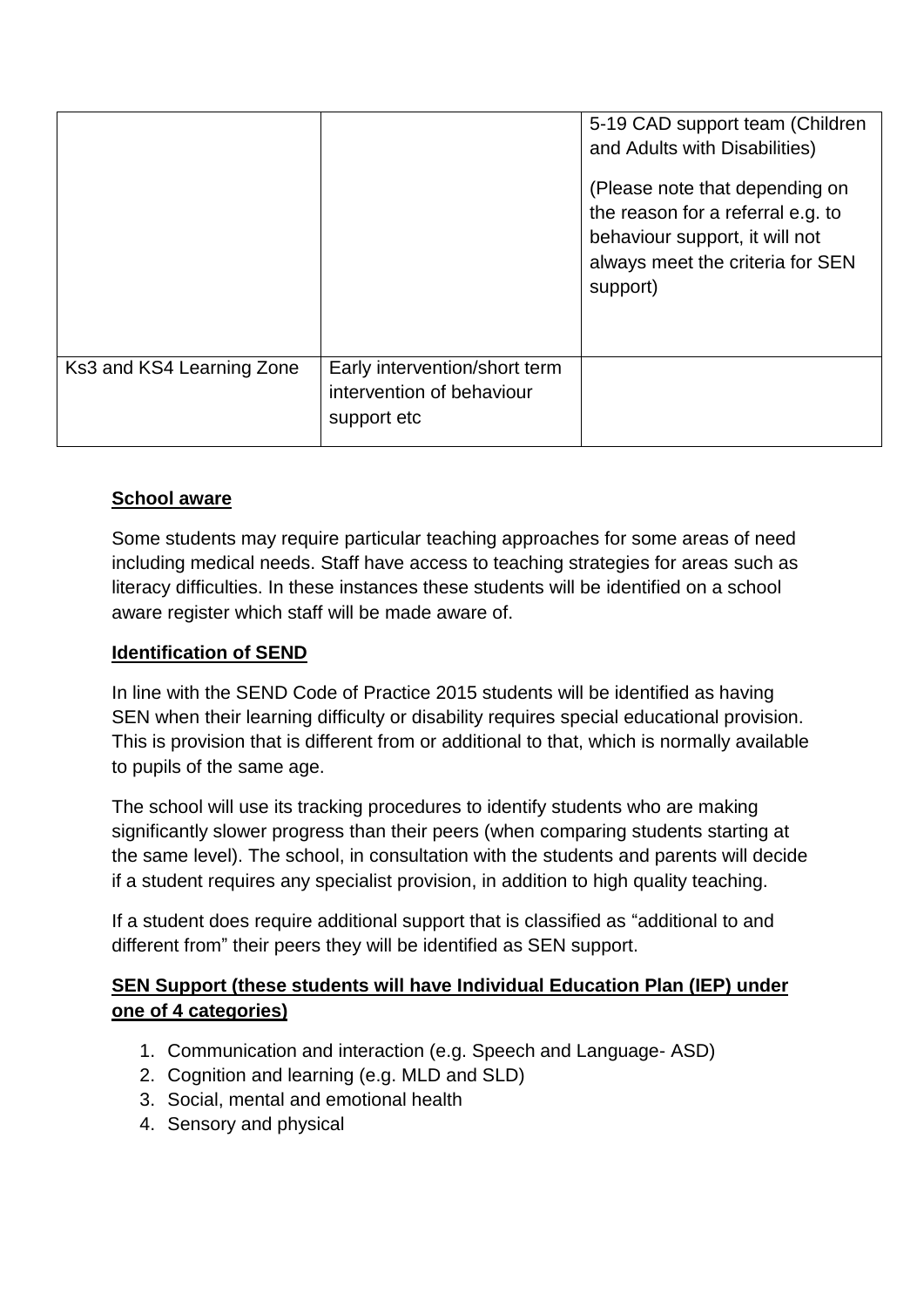The type of support required will be decided and implemented based on an "Assess, Plan, Do, Review, Cycle". The students will have an Individual Education Plan as part of this.

These students may receive one or more of the following types of support which were listed as wave 3 at the beginning of the document:

#### **Education Health Care Plan**

If despite this action being taken the young person is still not making expected levels of progress and is significantly behind it may be considered to apply for an Education, Health, Care Plan. Details of this can be found in the schools SEND policy.

Below is a more comprehensive overview of The Coopers' Company and Coborn SEND local offer. Other sources of useful information:

[https://familyserviceshub.havering.gov.uk/kb5/havering/directory/localoffer.page?loc](https://familyserviceshub.havering.gov.uk/kb5/havering/directory/localoffer.page?localofferchannel=0) [alofferchannel=0](https://familyserviceshub.havering.gov.uk/kb5/havering/directory/localoffer.page?localofferchannel=0)

| Provision or     | Staffing and            | How it is funded  | Accessed by            |
|------------------|-------------------------|-------------------|------------------------|
| resource         | organisation            |                   |                        |
| LSA's support    | LSA's will be           | <b>School SEN</b> | <b>Students at SEN</b> |
| made before      | deployed to lessons     | budget            | support may receive    |
| higher needs     | as and when needed      |                   | some additional        |
| threshold (11    | in collaboration        |                   | support either in      |
| hours)           | between the staff,      |                   | lessons or as part of  |
|                  | student, and            |                   | an intervention. The   |
|                  | SENCO. The support      |                   | amount and type will   |
|                  | may also be part of     |                   | depend on the          |
|                  | an intervention         |                   | students individual    |
|                  |                         |                   | needs                  |
|                  | group. In class LSA     |                   |                        |
|                  | support is              |                   |                        |
|                  | predominantly           |                   |                        |
|                  | provided to those       |                   |                        |
|                  | students with an        |                   |                        |
|                  | <b>EHCP/SEN support</b> |                   |                        |
| <b>Resources</b> | Support will be         | May be from LA,   | Accessed through       |
| available for    | provided based on       | health or         | health or an EHCP      |
| children with    | the individual need     | schools budget    |                        |
| disabilities     |                         | depending on      |                        |
|                  |                         | individual needs  |                        |
|                  |                         |                   |                        |

# The Coopers' Company and Coborn School local offer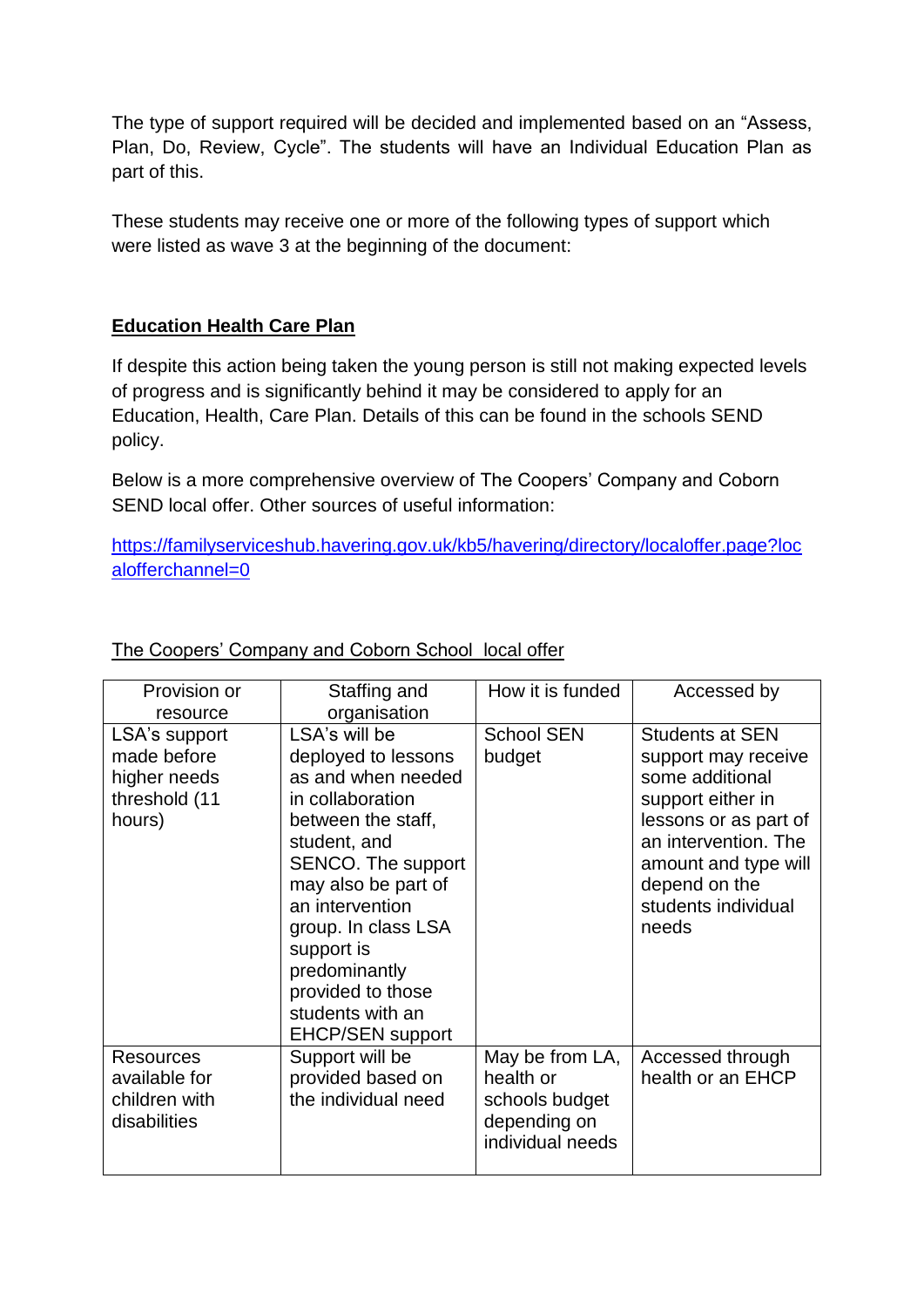| After school                            | All students can                          | SEN/school                     | All students have                          |
|-----------------------------------------|-------------------------------------------|--------------------------------|--------------------------------------------|
| activities or school                    | attend after school                       | budget                         | the same access but                        |
| trips available for                     | clubs, extra staffing                     |                                | parents will need to                       |
| children with SEND                      | can be organised on                       |                                | discuss with the                           |
|                                         | a needs basis.                            |                                | organising member                          |
|                                         | If a SEN student                          |                                | of staff/ SENCO to                         |
|                                         | applies to go on a                        |                                | make the necessary                         |
|                                         | trip reasonable                           |                                | arrangements.                              |
|                                         | adjustments will be                       |                                |                                            |
|                                         | made and may                              |                                |                                            |
|                                         | require additional                        |                                |                                            |
|                                         | staff                                     |                                |                                            |
| Additional                              | Behaviour support                         | School budget                  | Referral from a                            |
| interventions for                       | specialist-ABC                            |                                | <b>Pastoral Support</b>                    |
| behaviour support                       | behaviour                                 |                                | plan or                                    |
|                                         |                                           |                                | recommendation                             |
|                                         |                                           |                                | from CAMHs/                                |
|                                         |                                           |                                | Educational                                |
|                                         |                                           |                                | Psychologists                              |
| Support for social                      | HL2 clubs and                             | School Budget/                 | <b>Students on SEN</b>                     |
| communication                           | support. HL2 club is                      | <b>EHCP</b>                    | support or with an                         |
| needs                                   | run every lunch and                       |                                | <b>EHCP</b> who have                       |
|                                         | break time.                               |                                | social                                     |
|                                         |                                           |                                | communication                              |
|                                         |                                           |                                | needs                                      |
| Additional                              |                                           | SEN budget and                 | Those students with                        |
|                                         |                                           |                                |                                            |
| technology                              | Laptops, literacy<br>software.            | pupil premium                  |                                            |
|                                         |                                           |                                | literacy difficulties<br>and those with an |
|                                         |                                           |                                | approved exam                              |
|                                         |                                           |                                | concessions                                |
| Intervention groups                     | LSA led during                            | School budget                  | For those students                         |
|                                         | registration and                          |                                | on the SEN register                        |
|                                         | lunchtimes                                |                                |                                            |
| Exam concessions                        | LSA's provide exam                        | School budget                  | Evidence of need                           |
|                                         | support where it is a                     |                                | through class work                         |
|                                         | normal way of                             |                                | but verified by and                        |
|                                         | working and or an                         |                                | Educational                                |
|                                         | approved access                           |                                | Psychologist                               |
|                                         | arrangements                              |                                |                                            |
| Provision                               | The school currently                      | SEN budget.                    | Students either                            |
| described on                            | has 13 students with                      | The school                     | come to the school                         |
| <b>Statements/ EHCP</b>                 | an EHCP. The                              | receives                       | with an existing                           |
|                                         | support is based on                       | additional                     | EHCP or an                                 |
|                                         | their individual                          | funding for the                | application is made                        |
|                                         | needs, the                                | support above                  | in collaboration                           |
|                                         | recommendations                           | 12 hours for the               | between the                                |
|                                         | and the hours of                          | 13 EHCP                        | SENCO, student                             |
|                                         | support                                   | students.                      | and parents                                |
| Support for student<br>with social care | Pastoral support for<br>those who are CLA | School budget<br>Pupil premium | We fulfil our<br>statutory                 |